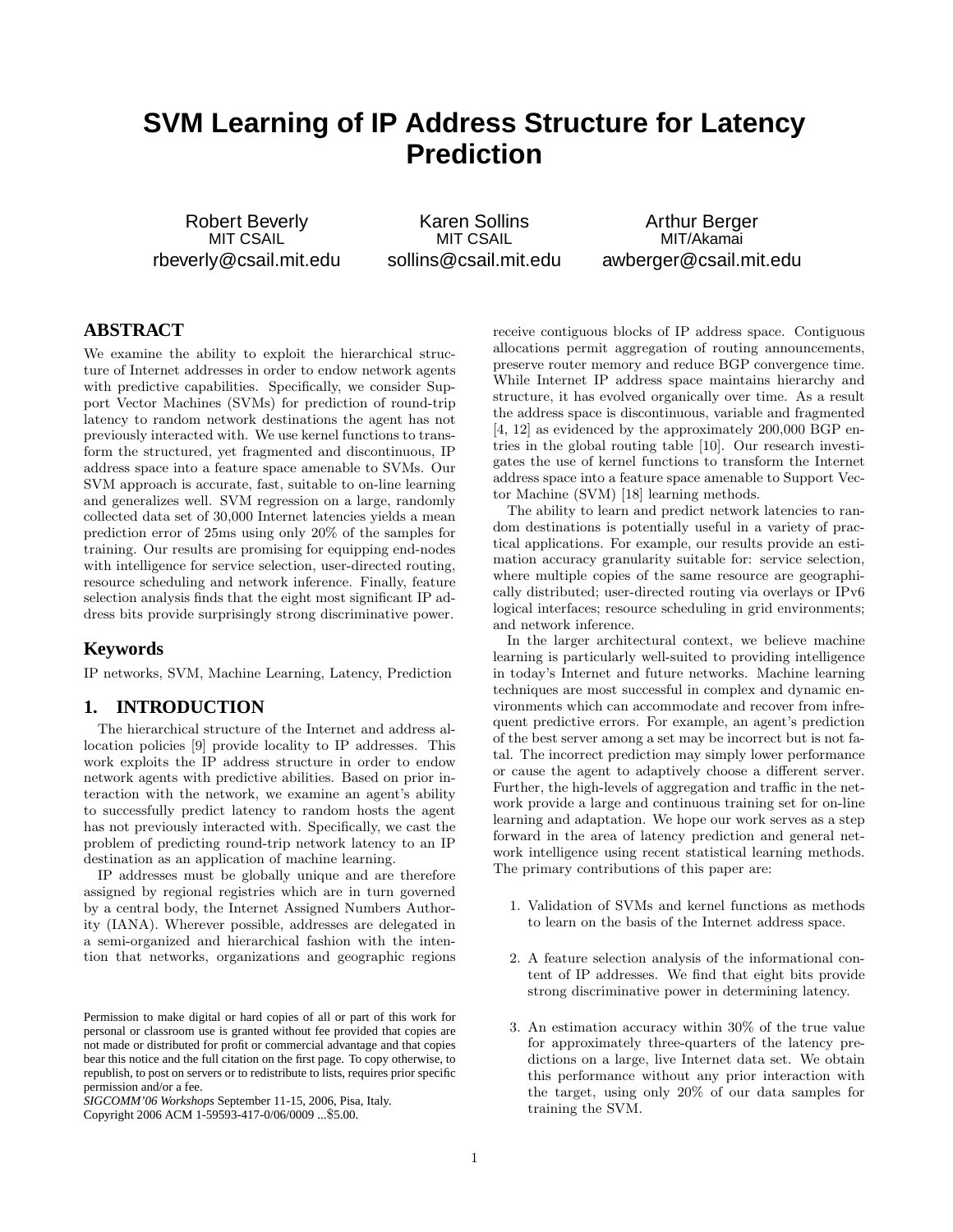# **2. LATENCY PREDICTION**

Latency prediction is a difficult, but relevant research topic with many potential practical applications; Section 4 details several applications that motivate this research. Using recursive DNS queries, King [8] estimates latencies between arbitrary pairs of Internet hosts. King's method assumes DNS servers are in close proximity to the hosts they are authoritative for and requires an active probe. Vivaldi [6] is a scheme which defines a synthetic coordinate system in order to predict latencies. Vivaldi is a distributed algorithm that requires nodes to query each other to establish their relative position in the coordinate space. Meridian [19] is a distributed network location system using concentric ring queries rather than a virtual coordinate system.

We hypothesize that agents can exploit the inherent IP address locality to their advantage. An agent in the network can be any device that is attempting to make decisions based upon previous interactions with the network<sup>1</sup>. It is reasonable to believe that latency, congestion and throughput are much more likely to be consistent amongst destinations all within the same subnetwork as compared to random nodes drawn from the entire network<sup>2</sup>. In the case of latency, the fundamental speed of light limit imposes a lower bound on round-trip delay measurements in the face of network noise and variation.

In this Section, we summarize SVMs using a simple example of placing IP addresses into a latency class. With this intuition, we describe our SVM-based methodology and data set. In contrast to prior work, our effort is designed for individual, intelligent network agents and does not presume any additional network infrastructure, overlays or networklayer assistance. Our technique is predictive on the basis of prior learning: an agent forms a latency estimate for a random, remote end-node with which it has never previously interacted.

#### **2.1 SVM Methodology**

SVMs work well in many learning situations because they generalize to unseen data: the machine is defined by only a subset of the training points, or support vectors. For basic classification into two types, SVMs find a hyperplane that provides a maximal separation between classes. This optimal hyperplane is orthogonal to the shortest line connecting the convex hulls of the two classes in some dimensional space. The support vectors are exactly those data points which define this shortest line. Thus, SVMs maximize the minimal margin. Additional data points do not affect the final solution unless they redefine the margin. For this reason, SVMs are amenable to continuous, adaptive on-line learning, a desirable property in network environments.

The semi-structured IP address space is a challenging foundation for learning latency. While an agent's latency to machines on a particular subnetwork may be within a tight bound, there exist other subnetworks with an identical bound that are numerically distant in the IP space. Analysis of geographic locality in BGP prefixes [7] finds that autonomous systems commonly advertise multiple discon-



Figure 1: Separating XOR inputs. Four IP addresses belong to two distinct latency classes, circles and triangles. Although the points are not separable in the input space, a mapping  $\Phi$  to a threedimensional space gives a separating hyper-plane.

tiguous prefixes corresponding to a single location. Because of this address discontinuity, we turn to kernel functions [18].

Let the input to the learning algorithm be pairs of  $d$  dimensional vectors  $\mathbf{x} \in \mathbb{R}^d$  and corresponding y labels:  $(\mathbf{x}, y)$ . For latency prediction, the input vector is an IP address  $\mathbf{x} \in \{0,1\}^{32}$  and  $y \in \mathbb{R}$  is a latency. A kernel  $\Phi$  transforms the IP address x in the *input space* into a higher dimensional feature space. SVM kernels allow us to find the separating hyper-plane in the feature space without carrying out the actual transformation in the input space.

As an instructive example, consider an agent A interacting with nodes  $B, C, D$  and  $E$ . Figure 1 plots the four nodes by their two most significant IP bits to provide a graphical intuition of SVM kernels.  $A$ 's latency to  $B$  and  $C$  is 10ms, while  $D$  and  $E$  are 200ms away. We depict 10ms nodes with circles and 200ms nodes with triangles. Clearly, no linear separator exists in the input space. However, as shown in the lower half of the Figure, the feature space defined by the kernel transformation Φ yields a separator.

SVM regression [17, 11] is a similarly-posed optimization problem. Rather than predicting class labels, the machine estimates  $y \in \mathbb{R}$ . We use  $mySVM$  [16], an SVM regression package for the results in this paper.

#### **2.2 Data Set**

To collect data for our experiments, we use a simple active measurement procedure. We select unsigned 32-bit integers at random until one is found as a valid IP address in a public global routing table. Based on the approximately 1.8B publicly advertised addresses, filtering with the BGP table reduces our search space by approximately half. If the randomly selected destination responds to ICMP echo requests, i.e. "ping," we record the average of five ping times from our measurement host as the round-trip latency. Our data set consists of approximately 30,000 randomly selected  $(IP, Latency)$  pairs. The data is available as a public resource from: http://ana.csail.mit.edu/latency

<sup>1</sup>Our intent is that every autonomous agent in the network build an independent view of the network in order to form predictions that maximize individual utility. 2 Intra-network consistency is naturally not absolute, but our

work is concerned with providing a *most likely prediction* for applications that can compensate for occasional errors.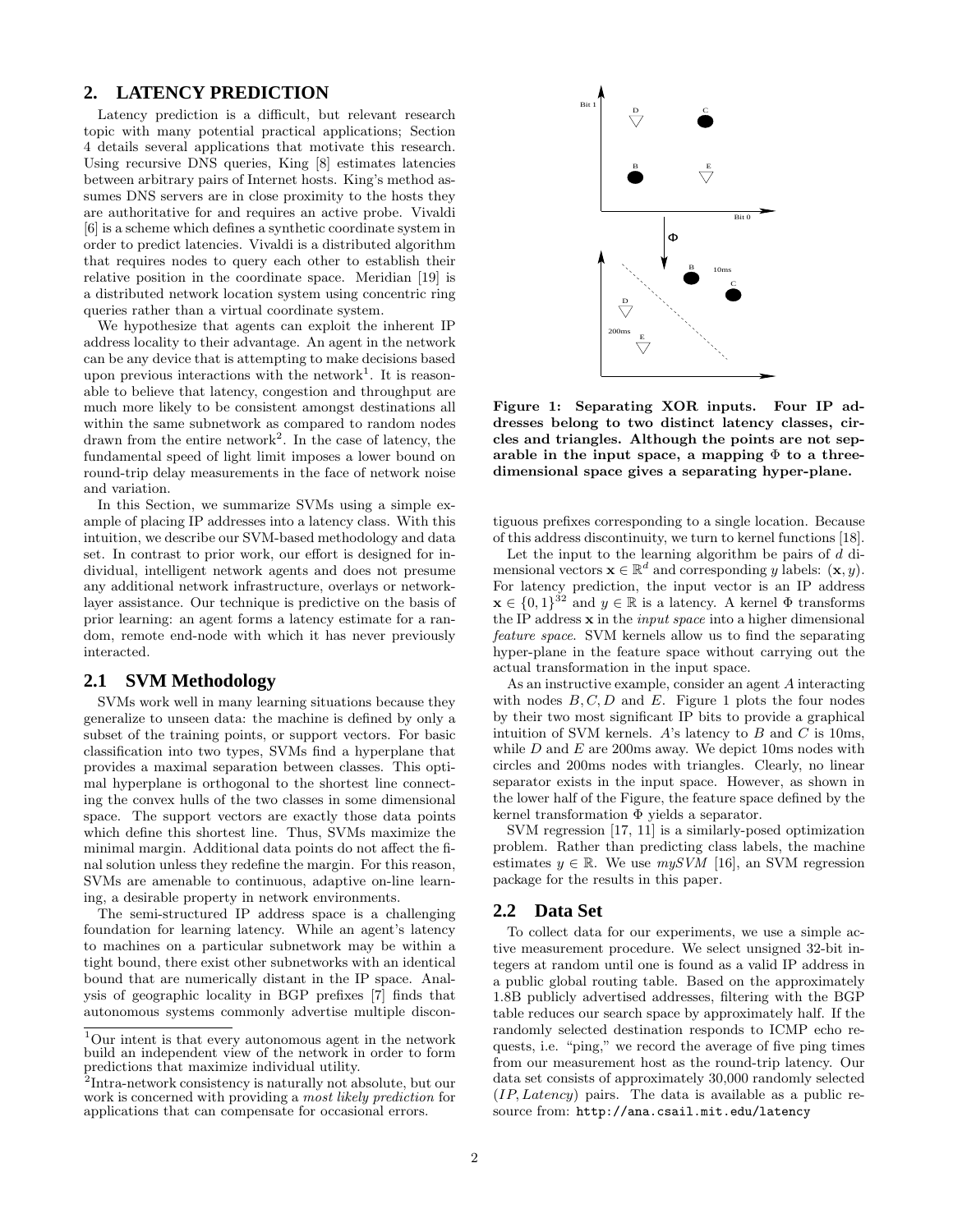

Figure 2: Probability mass function of 30,000 node latencies in data set.



Figure 3: Probability mass function of IP address dispersion in data set.

Figure 2 displays the probability mass function of latencies as observed in our data set. The distribution is non-trivial, with multiple modes and a long tail, posing a reasonable challenge to a learning algorithm.

The selection of training points is crucial to any learning algorithm. 30,000 addresses out of the approximately 1.8B advertised in the global routing table is quite sparse. If our test points are close to points in the training set, we expect the learning to over-perform. We wish to ensure that our training set is suitably well-distributed in order to generalize to random predictions. One metric of distribution is address dispersion. To compute address dispersion, we find the numeric difference between each address and the next closest address. For the set of 30,000 addresses  $\{A\}$ , the minimum dispersion of address  $i$  is:

$$
min_i = \underset{j}{\text{argmin}} \left( |i - j| \right) \,\,\forall j \in \{A - i\}
$$

Figure 3 shows the probability mass function of IP address dispersion in our data set, i.e.  $Pr(|\log_2min_i| = x)$   $\forall i \in$  ${A}$ . Approximately 82% of the addresses have a minimal separation of  $2^{10}$  or greater.

## **3. RESULTS**

In this Section, we use SVM regression for latency prediction. Learning algorithms require optimization along several dimensions. We begin by analyzing the training complexion: which features of the IP address provide the most discriminatory power and what size training set generalizes well. Given a suitable training set, we examine prediction error and error distribution.

#### **3.1 SVM Regression**

We use SVM regression to produce a latency prediction. IP addresses are simply unsigned 32-bit integers. We transform the IP addresses into a 32 dimension input space where each bit of the address corresponds to a dimension. Thus, the input to the SVM machine is an IP address bit vector  $x$  while the labels  $y$  are floating point round-trip latency numbers.

To reduce possible dependence on the choice of training set, all results we present are the average of five independent experiments. We randomly permute the order of the data set so that, after splitting, the training and test samples are different between experiments. In this way, we ensure the generality, a critical measure of the effectiveness of learning algorithms.

Performance is measured in terms of deviation from the true latency in the data set. Let  $V(f(\cdot), y)$  be the real-valued loss function between the prediction  $f(\cdot)$  and the true value y. We first establish a baseline against which to determine the effectiveness of the learning. The most naïve approach is to simply always predict the mean latency of the training samples:  $f(\mathbf{x}) = \bar{y} = \frac{\sum y_i}{|y|}$ . The mean latency of our data set is  $\bar{y} = 122 \text{ms}$ . A mean prediction strategy with an absolute loss function,  $V(f(\mathbf{x}), y) = |\bar{y} - y|$ , yields a mean prediction error of approximately 70ms. Thus, results lower than 70ms metric indicate effective learning.

We experiment with linear, polynomial and Gaussian kernels and empirically obtain the best results with a fifthdegree polynomial. The remainder of our results are based on using a fifth-degree polynomial kernel.

#### **3.2 Problem Dimension**

The selection of training complexion is crucial to creating a machine that generalizes well and operates efficiently. We examine the informational content of each bit, or "feature," in the IP address. Let  $\theta$  be a feature vector where  $\theta_i \in$ x. Intuitively, the most significant bits correspond to large networks and should provide the most discriminatory power. Here "most-significant features" correspond directly to BGP prefix masks, i.e. 192.160.0.0/12. We run the regression SVM algorithm against our data set using 4000 points for training while varying the number of input features. For example, the first 12 features of IP address 192.168.1.1 is the bit vector  $\theta$  =110000001010.

We plot the SVM prediction mean error as a function of the dimensionality of the input space in Figure 4. We see that four or fewer bits yields virtually no information; the mean error is nearly identical to that in a mean prediction strategy. However, with only four more bits of input address, the regression achieves a mean error around 33ms. The optimal number of most significant features is between 12 and 14, after which test error begins to increase. This increase in test error is symptomatic of over-training as the least significant bits of the IP address add no discretionary strength.

Next, we use greedy feature selection to determine which bits of the IP address are most valuable to the regression algorithm. Greedy selection simply finds, in succession, the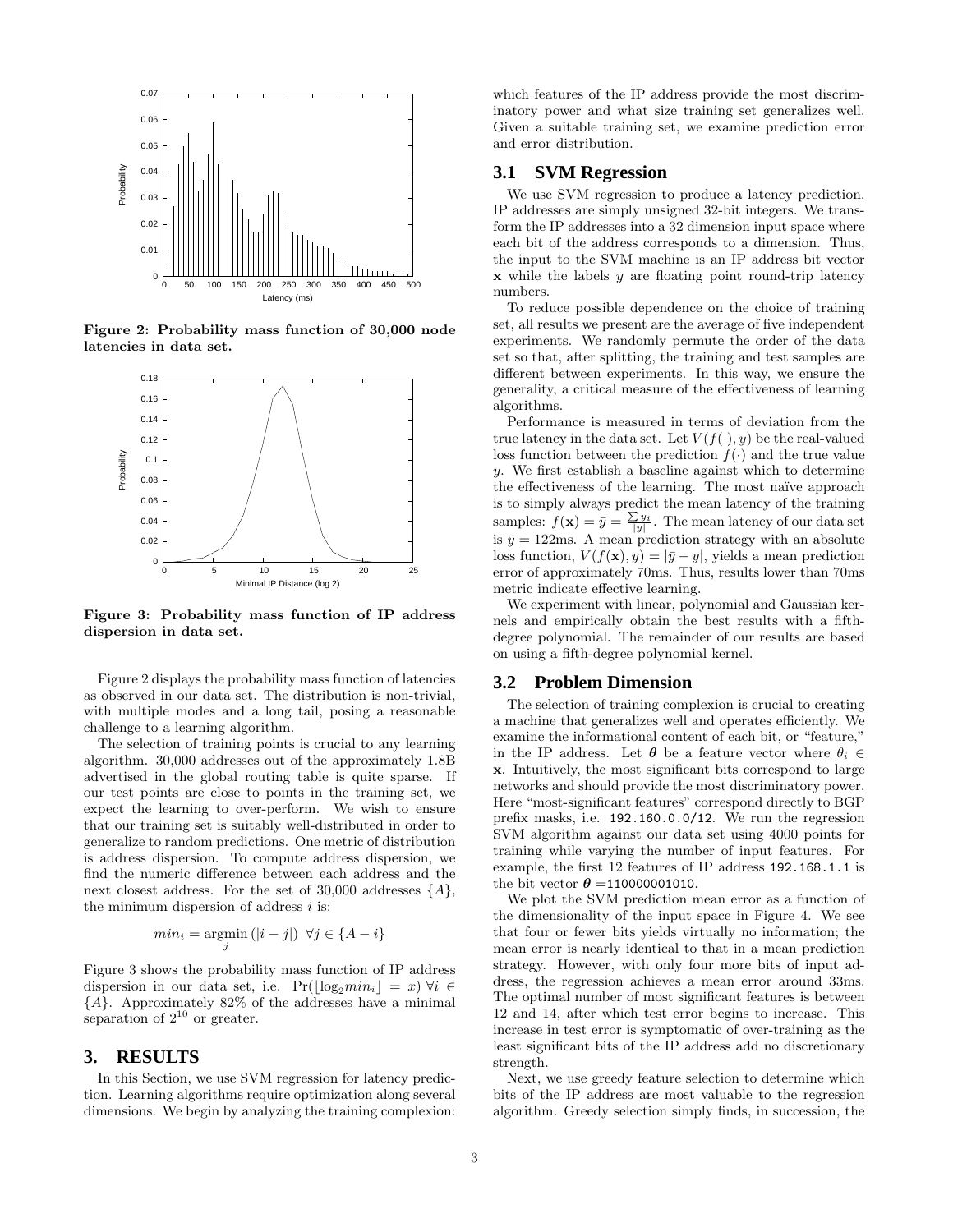

Figure 4: Latency prediction mean error vs. input dimension, i.e. number of most significant bits of input IP address.



Figure 5: Feature selection: mean error vs. sequential bit chosen via greedy strategy.

next single feature that minimizes test error. For an error function  $V(f(\theta),\cdot)$ , find the next feature  $\theta_i$  from the remaining features not previously selected in  $\theta_1, \ldots, \theta_{i-1}$ . Thus, we evaluate each potential feature i for the fixed set of  $i-1$  features. Formally:

$$
\theta_i \leftarrow \operatorname*{argmin}_{j} V(f(\boldsymbol{\theta}, x_j), y) \forall x_j \notin \theta_1, \dots, \theta_{i-1}
$$

Figure 5 depicts the prediction error as a function of features found in greedy feature selection. The x-axis shows which feature is selected; for example the first five best features are, in order, 2 1 4 3 7.

Thus, the majority of the discriminatory power is comprised of the first eight bits of address. This is a powerful result, but perhaps unsurprising given the traditional assignment of classful "net A" address blocks to large organizations and networks. Error continues to decrease to a minima around 12 bits after which the additional features begin to over-fit the training data and hinder the regression performance.

#### **3.3 Training Size**

Given the optimal features found via feature selection, we next attempt to optimize the balance between training and test size. Figure 6 shows the mean absolute error in milliseconds as a function of training size along with a 70ms line indicating the learning bound. Using 4000 of the data



Figure 6: Latency prediction mean error vs. training size. The 70ms line represents a naïve mean prediction strategy.

points as training, we obtain an average error of 26.6ms across all latency predictions in the test set. 6000 training points yields 25ms average error. We select 6000 training points for the remainder of our experiments. Given the inherent noise in the network, the ability to predict latencies within 25ms of their actual value is readily acceptable for applications such as resource scheduling, service selection and user-directed routing.

A second metric of performance is to run SVM regression on a false data set identical in size to our real data, but with random features. In other words, for every measured latency, we assign a random IP address to create the false data set. Regression on the false data set with the same kernel parameters and training size yields a mean absolute error of 84ms, again lending credence to our original hypothesis: it is possible to leverage the structure of the network in order to form latency predictions.

#### **3.4 Regression Performance**

Using the first 12 features, i.e. bits, from 6000 of our samples for training yields a good balance between performance and exploitation. Given this training set, we examine the distribution of latency prediction errors. While the previous Section demonstrates a mean error of 25ms, it is important to understand the character of the errors. Figure 7 gives a scatter plot of measured versus predicted latencies. Perfect predictions will fall along a line at a 45 degree angle from the axes, while poor predictions are points that strongly deviate from the line.

Figure 8 shows the cumulative probability distribution of prediction error in milliseconds. 11% of the predictions are within 2ms of the correct value, while more than 80% are within 40ms of our measured latency. The distribution has a long tail however, indicating that while the majority of predictions are quite close, there is a relatively even distribution of infrequent errors greater than 60ms.

Finally, figure 9 presents the cumulative distribution of ratios between predicted and measured latencies. Ratios less than one indicate an underestimate of latency while those larger than one indicate an overestimate. With our SVM prediction method, approximately 61% of the estimates are within a 20% error, i.e. with ratios between 0.8 and 1.2, while approximately three-quarters of the predictions are within 30% of the actual value.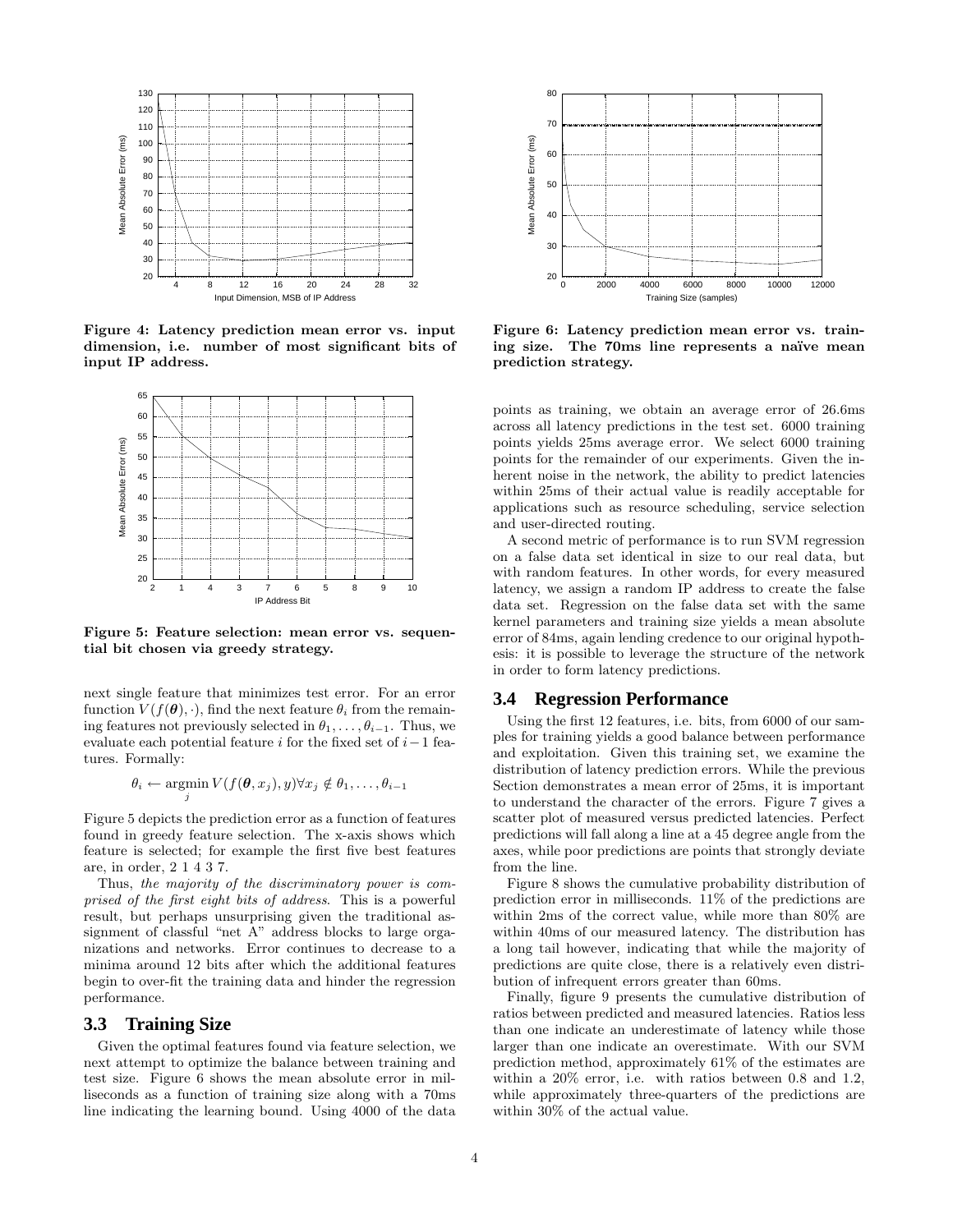

Figure 7: Scatter plot of measured vs. predicted latencies.



Figure 8: Cumulative distribution function of latency prediction errors given 6000 training samples.



Figure 9: Latency estimation performance: cumulative distribution of prediction ratios.

# **3.5 Prediction Speed**

Latency predictions must be fast in order to be practical for the wide-range of potential applications. Since we apply known SVM methods in a novel arena, we present empirical performance results rather than computational complexity measures. Joachims [11] contains an analysis of several techniques to reduce the time and space complexity of the quadratic programming required in SVMs.

A significant cost is collecting the training points, however several points bear notice. First, the host may continually collect training data through its normal interaction with the network, for instance using latency from the TCP three-way handshake. In this mode of operation, the data are no longer random and hence the model may be overly specific to IP addresses within networks the host typically interacts with. Yet, this specificity is a desirable feature for most hosts and servers. Because SVMs are amenable to online learning, the model adapts to provide the best generality and performance given the workload the host expects to encounter.

Second, it is reasonable for the host to periodically collect new, random training data. For instance, the host can spend weekend or night time hours collecting data and updating its model. The frequency of these updates and the performance degradation of the model without updating is a subject for future research.

On a 1.66GHz 32-bit Intel x86 architecture, training and creating the machine using 6,000 data points requires 27.5s, or ∼4.6ms per data point. Once trained, the prediction of latency to an arbitrary IP address takes approximately 1.5ms. Thus, the SVM regression is fast and practical for a wide-variety of agents and applications.

# **4. APPLICATIONS**

Prediction of network latencies to random destinations is potentially useful in a variety of practical applications which motivate this research:

1. Service Selection: To balance load and optimize performance, a resource may be distributed over a set of geographically distributed servers. These servers may coordinate to form service selection decisions on the basis of current network performance and the origin of a request as well as the object requested [15]. Service selection is also an important problem in peer-to-peer (P2P) networks where popular data is replicated among many nodes. A search in a P2P file sharing network may result in many potential peers offering the file. Latency prediction enables an alternate architecture where intelligence is shifted to the end-nodes. For instance, consider a web service existing in multiple, distributed locations advertised via a set of DNS address records. An intelligent resolver agent's first choice for the given resource can be guided by our learning algorithm. The client predicts which server is closest from among the set of all potential addresses for the given resource. Note that an incorrect prediction is not fatal; nothing precludes the agent from selecting a different server if the first proves to be a poor choice. Both clients and servers benefit in such an architecture without explicit coordination.

2. User-directed Routing: Currently network endnodes have no control over the route their data takes through the network to a destination. However, the continued adoption of IPv6, with multiple per-provider logical interfaces,